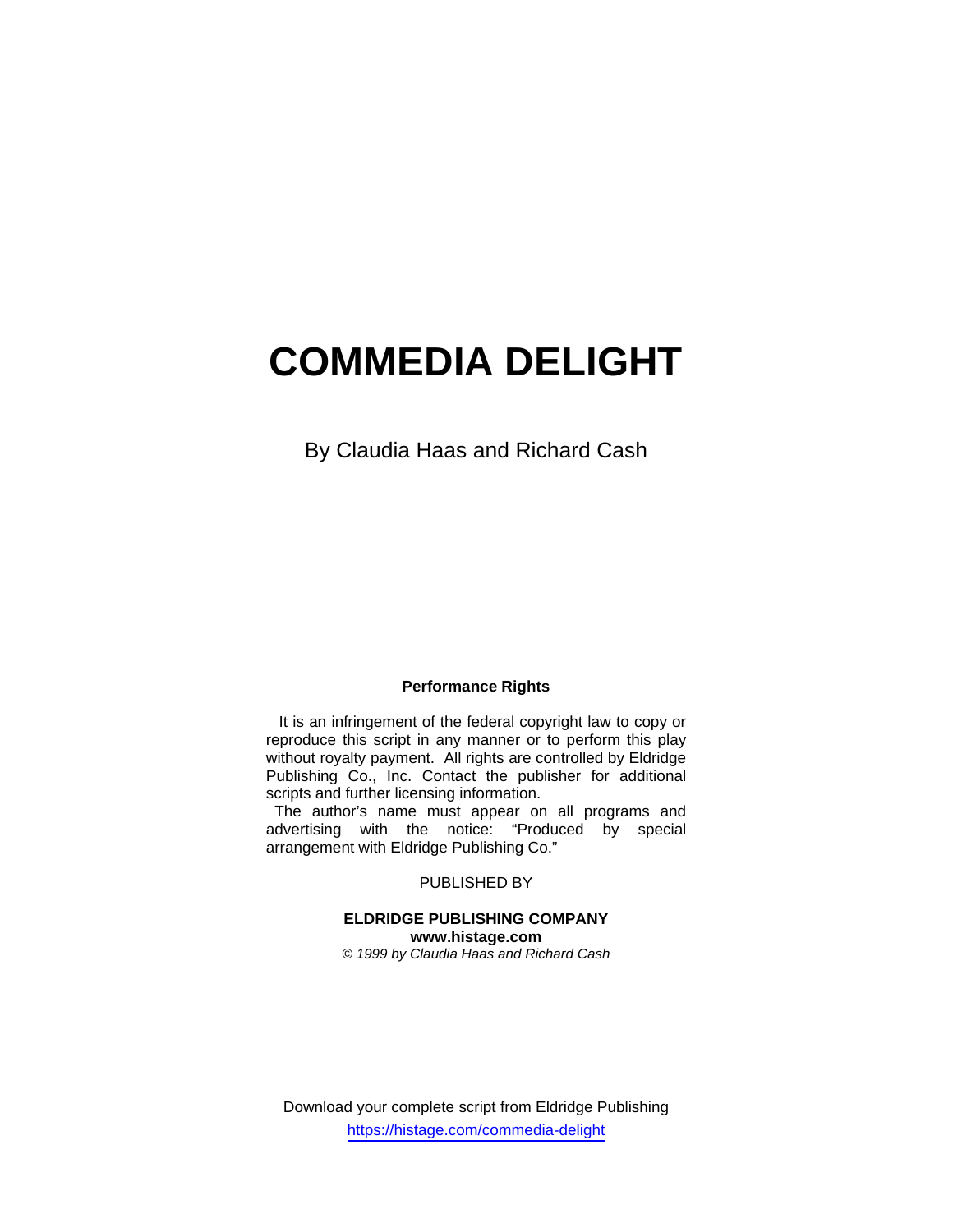# **STORY OF THE PLAY**

 Welcome to Delight, Italy! The once happy village is now a sad town ruled by the cold-hearted, not-so-very-nice Signora Notsobene Pantalone. The townspeople are frightened of the signora (especially when she collects their rent money!), and her spirited daughter, Piccola, feels smothered by her mother's rules.

 That is until a ragtag troupe of traveling actors turns everything upside down. The troupe is led by a woman who looks surprisingly like the signora, and with other characters assuming disguises, there's lots of comedic confusion. The colorful troupe leads the citizens of Delight back to their heritage of fun, and long-lost relatives are reunited for a happy ending.

 Using commedia dell'arte as a base, and flavored with a little of the fable, "Stone Soup," and a little of Shakespeare's "The Comedy of Errors," this play is truly a "Commedia Delight."

 Winner of the Columbia Entertainment Company's Jackie White Memorial Playwriting Contest.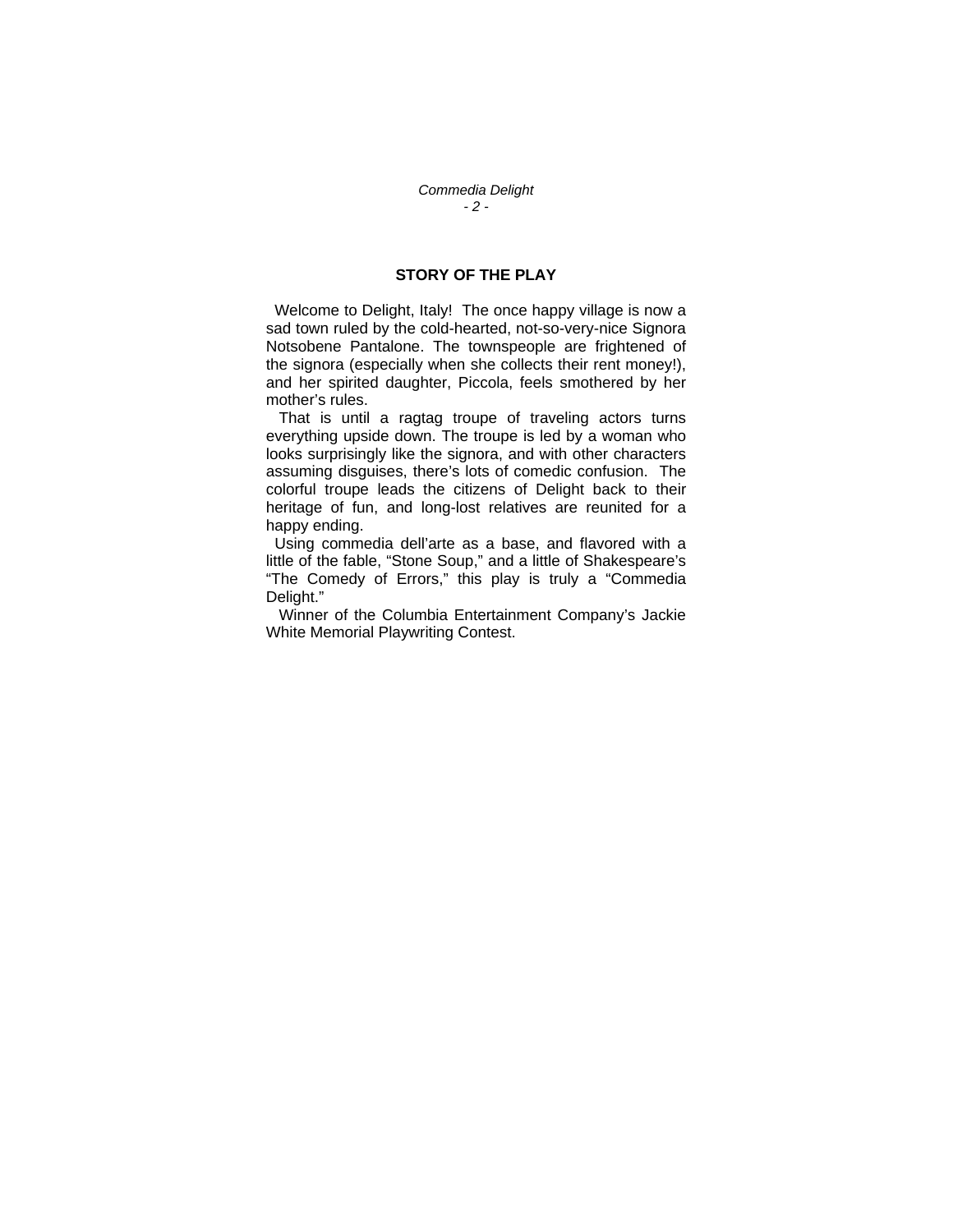*Commedia Delight - 3 -* 

# **CAST OF CHARACTERS**

*(5 m, 10 f, 15 flexible, 1 optional.)*

### **TOWNSPEOPLE**

MAESTRO (if female, called DIVA) - Frustrated opera singer.

PANE (PAH-nay) (m or f) - An emotional baker.

PESTO - (m) Baker's assistant, a braggart and a pest. ANISE (A-niece) (f) - Pane's nice niece.

CALZONE (Cal-zo-nay) (m) - Innkeeper, self-important.

STILTON (m) - Calzone's assistant, upright, strong, earnest.

MASCARPONE (m or f) - Calzone's assistant; says everything with a smile.

PROVOLONE (m or f) - Calzone's assistant; a bit sharp.

DOLCI (Dol-tschay) (f) - Owns ristorante; sweet, strong.

GELATO (Jell-a-toe) (m or f) - Dolci's sweet child.

SPUMONI (Spew-mow-knee) (m or f) - Dolci's sweetest child.

BISCOTTI (m or f) - Dolci's assistant. (Optional: lines may be given to Dolci's children.)

SIGNORA INSALATA (f) - Wise, older woman, catalyst of events.

CROSTINI (m or f) - Leader of the orphan gang.

LINGUINI (m or f) - Politest of orphans, bows a lot.

TEENYTORTELLINI (m or f) - Tallest and rudest of orphans. PORCINI (m or f) - Little wild thing, mischievous, mute.

NOTSOBENE PANTALONE (f) - Means "Not-so-good" in Italian. Wealthy landowner, head of town, controlling and heartless to all but her daughter.

PICCOLA (Peek-oh-la) (f) - N. Pantalone's spirited daughter.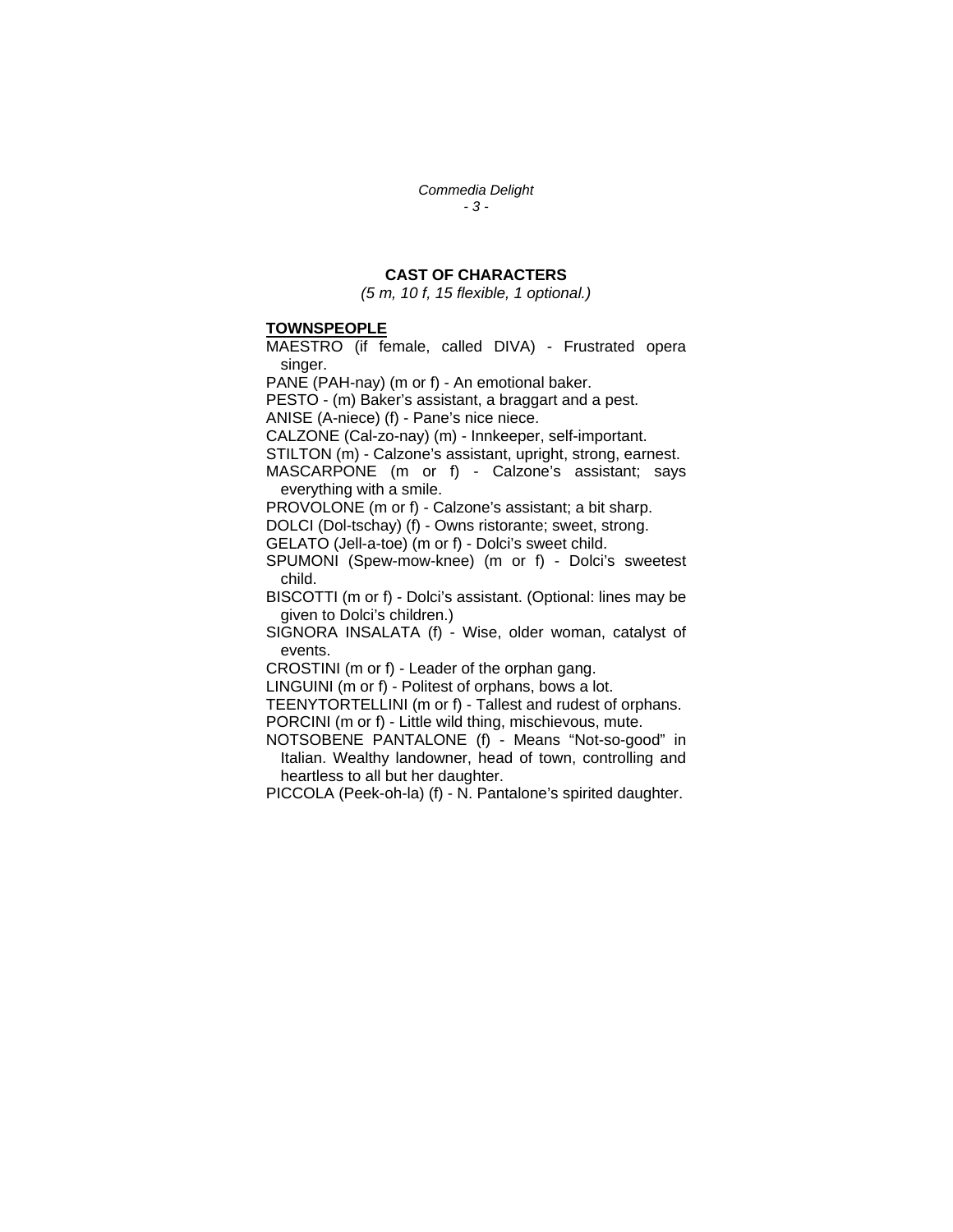#### *Commedia Delight - 4 -*

# **TROUPE**

ESPRESSO (m or f) - Cunning, kind servant. BENE PANALONE (f) - Means "good" in Italian. Troupe leader. PROSCIUTTO (Pro-shoe-toe) (m) - Leading man, totally ham. DUSE (Doo-say) (f) - Lead actress with big feelings. NINA (f) - Starlet, a ship that sails in the night. PINTA (f) - Another starlet, totally clueless. MARIA (f) - The last starlet, a ship adrift at sea. GEPETTO (m) - Primo designer, everything is about him. FELLINI (m or f) - Playwright, rival of Gepetto. ACTORA (O) (m or f) - Clown, magician. RUSTICA (O) (m or f) - Clown, magician. JESTERA (O) (m or f) - Clown, magician.

EXTRA TOWNSFOLK - As desired.

*(NOTE: The actresses playing Bene and Notsobene Pantalone should resemble each other.)* 

**PLACE:** Delight, Italy. **TIME:** 16th century.

## **SYNOPSIS OF SCENES**

Scene 1: Piazza of the Italian village. Scene 2: Later that day. Scene 3: An hour later. Scene 4: Almost dusk. Scene 5: Dusk. Scene 6: The next morning.

*(Set Description and Props Notes at end of script.)*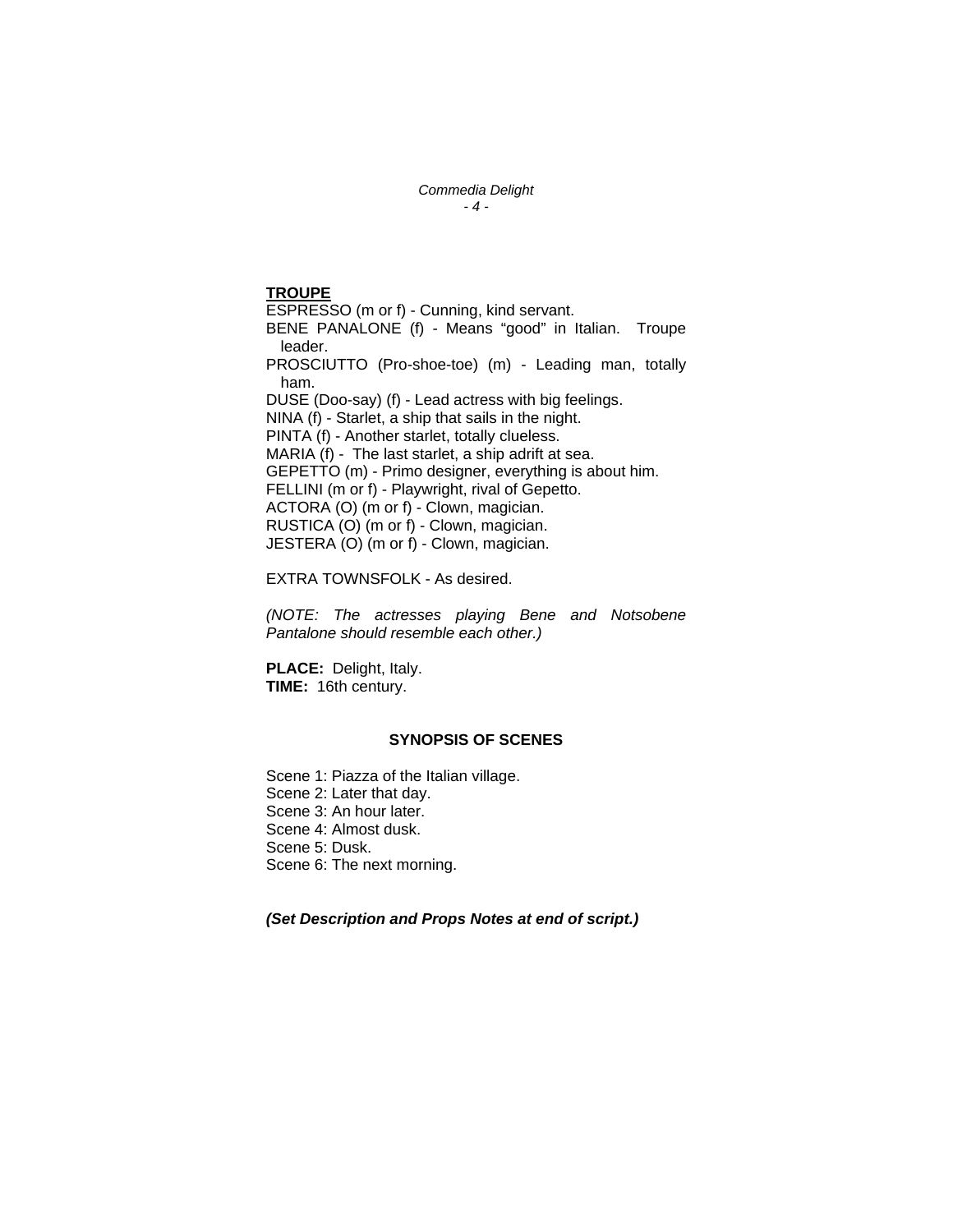*Commedia Delight - 5 -* 

## **Scene 1**

*(AT RISE: Italian piazza in Delight. The TOWNSPEOPLE meekly peek out and start setting up for the business day. Windows are cleaned, doorways are swept. From a high window, SIGNORA INSALATA peers out and observes the action. PANE and ASSISTANTS bring out fresh loaves of bread for the cart. MAESTRO, drawn by the smell of the bread, dramatically moves down the aisle. His heart is full from the aroma! Pane looks alarmed when she sees Maestro for she knows what is to come. But it is too late. The Maestro has smelled and seen the bread.)* 

MAESTRO: Ciao, Signora Pane. The bread...ahhh! The bread! It smells delisiozo!

PANE: *(Polite, but nervous.)* Grazie, Maestro. We must now continue our work.

MAESTRO: But the bread -- it is so magnifico! I feel, I must

PANE: *(Getting alarmed.)* NO! Maestro! NO! MAESTRO: But I must, my heart is full -- I cannot stop it... PANE: Remember what happened last time!

## *(ALL stop and hold their collective breaths.)*

MAESTRO: Yes, I must-a control myself. *(Sighs of relief. PESTO and ANISE set up the wagon with their breads. The MAESTRO draws near and takes a big whiff.)* Pane, dear Pane, I can't control it. It's-a coming...I can feel it - it's-a coming!

ALL: No, Maestro, no!

*(And with a great operatic flourish and homage to the Pantalone statue, MAESTRO breaks into song. It is to the tune of "O SOLE MIO" and should be sung as in an Italian opera.)*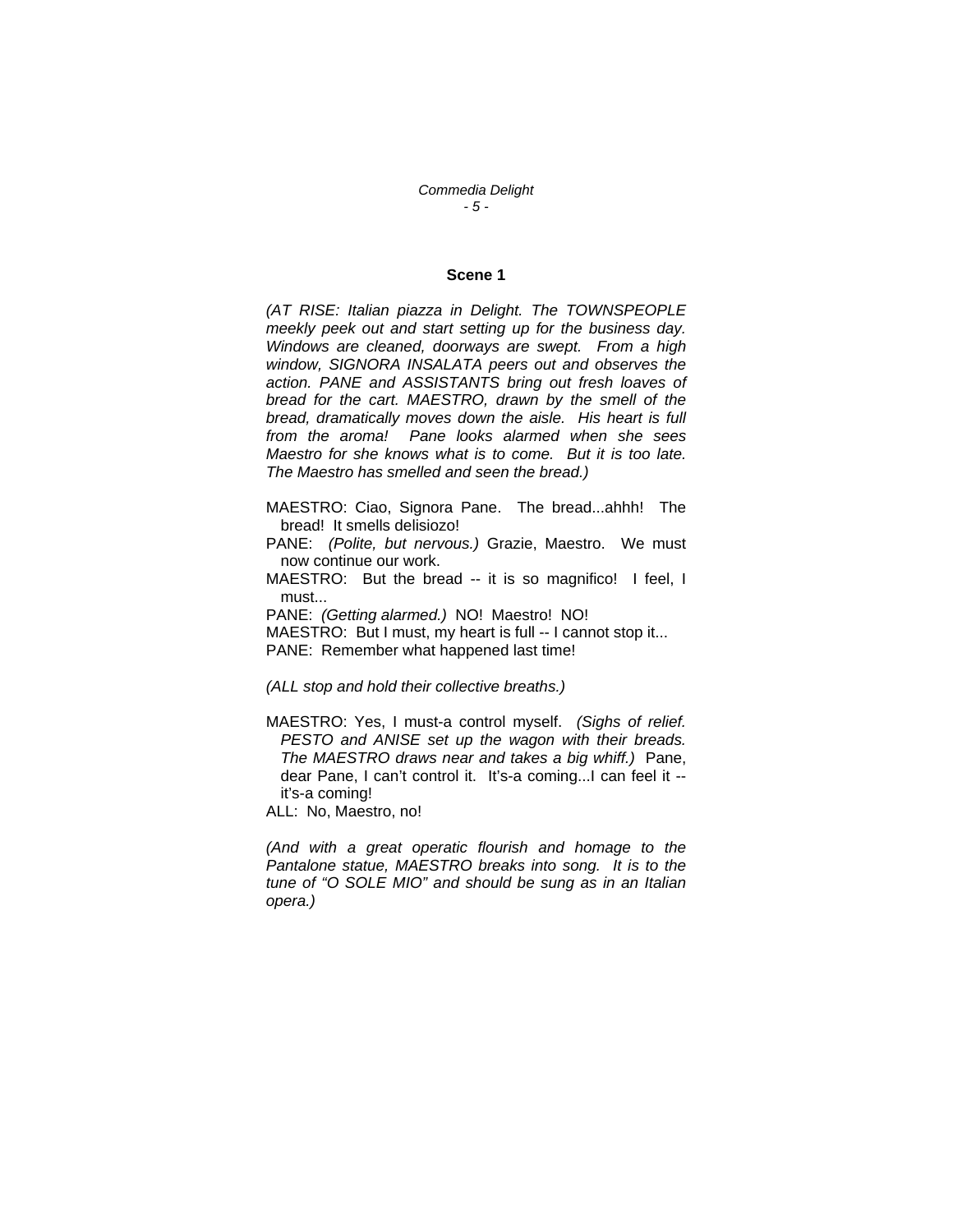## *Commedia Delight - 6 -*

MAESTRO: *(Sings.)* O Pantalone, the baking's-a done; when they make-a the money, they will give you some. O Pantalone, the baking's finito; you'll find plenty to eat-o with your morning cappuccino! DOLCI: Shhh! Maestro! You know the singing is-a forbidden. This is a seriouso town! CALZONE: Si, Maestro. We earn our living in this town. You will get us in trouble with the mean signora. MAESTRO: *(Sings.)* O Pantalone! What a sad state we're in! You've taken all our music And left an empty din!

*(The MAESTRO starts to sob by the bread wagon. Meanwhile, the "INIs" [CROSTINI, PORCINI, LINGUINI, and TEENYTORTELLINI] sneak up to the wagon. They are dressed in shabby clothes -- little dirty urchins. As the MUSIC swells, they swipe the rolls from the wagon and run off giggling. The OTHERS watch, pointing, but afraid to make any noise. Maestro begins his song anew even more dramatically -- if that is possible.)* 

MAESTRO: Pantalone!

 Do you see what-a you've done? Forced our children to steal bread! Because of you, they have-a none!

*(ALL nod their heads in agreement and start to cry. From far off the strains of the "TARANTELLA" are heard. All look up. Running onstage are the three clowns from the theatre troupe -- RUSTICO, JESTERA and ACTORA. They are gaily dressed, if a bit ragtag. They carry hoops, and/or balls to juggle, magic tricks. They are followed by the "INIs." In the next exchange, they entertain the town and show the CHILDREN how to play.)*